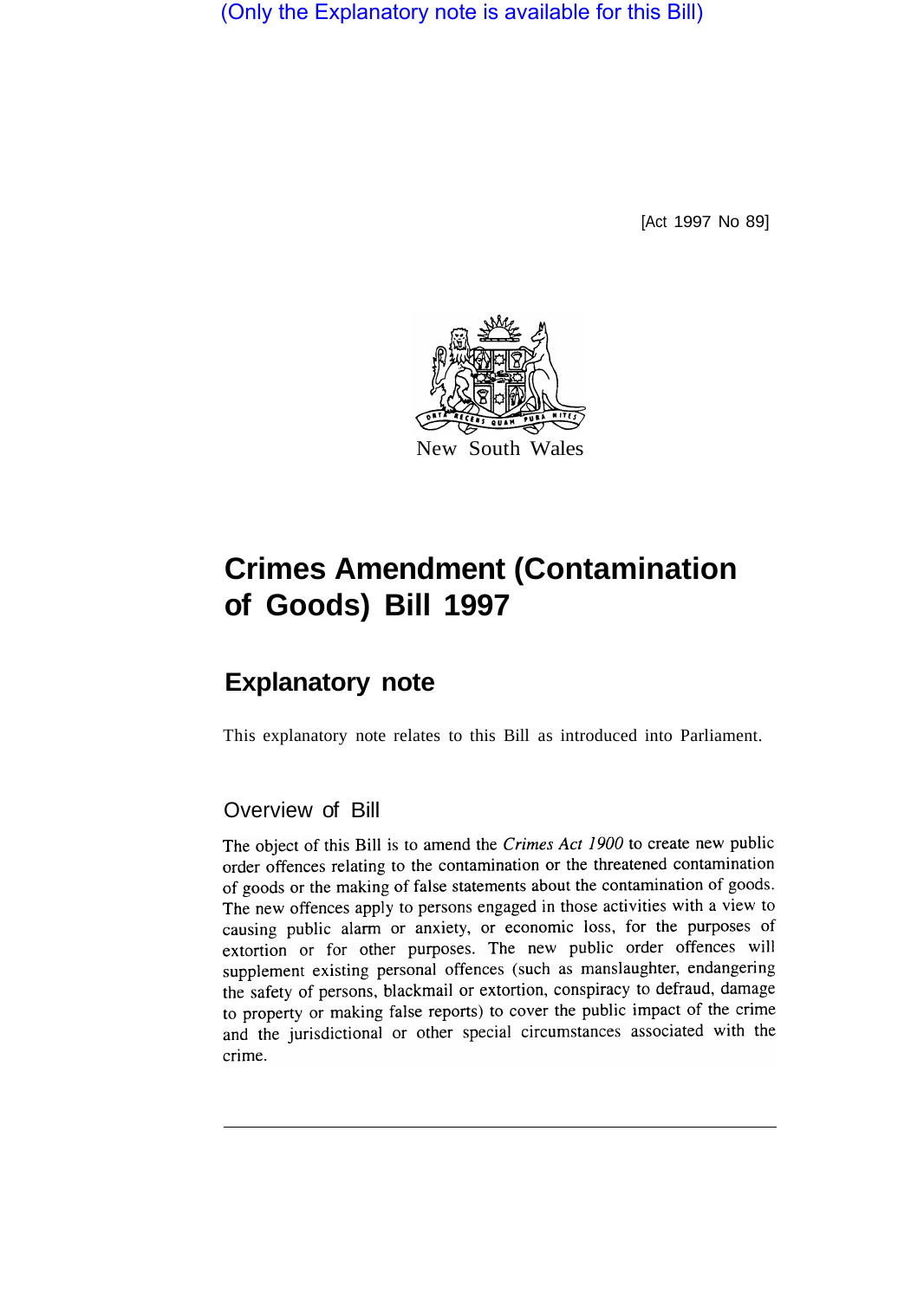Crimes Amendment (Contamination of Goods) Bill 1997 [Act 1997 No 89]

Explanatory note

The maximum penalty for the new offences is to be:

- (a) imprisonment for 10 years, or
- (b) if the offence is committed in connection with an unwarranted demand—imprisonment for 14 years, or
- (c) if the offence causes death or grievous bodily harm or is intended to do so—imprisonment for 25 years.

The Bill also amends the *Criminal Procedure Act 1986* to enable the new offences to be prosecuted summarily in certain cases.

#### Outline of provisions

**Clause 1** sets out the name (also called the short title) of the proposed Act.

**Clause 2** provides for the commencement of the proposed Act on a day to be appointed by proclamation.

**Clause 3** is a formal provision giving effect to the amendments to the *Crimes Act 1900* set out in Schedule 1.

**Clause 4** is a formal provision giving effect to the amendments to the *Criminal Procedure Act 1986* set out in Schedule 2.

#### **Schedule 1 Amendment of Crimes Act 1908**

**Schedule 1 [1]** makes a consequential change to the provision of the Principal Act listing its contents.

**Schedule 1 [2]** inserts Part 3C into the Principal Act (proposed sections 93IA-93IG). Proposed section 931A inserts definitions of *contaminate* and *goods* for the purposes of the Part. *Contaminate* is defined widely so as to include interference or the appearance of contamination or interference. *Goods* is also defined widely so as to include any substance or article, including goods that are not for human consumption or that are natural or manufactured. The proposed section makes it clear that causing economic loss through public awareness of contamination includes causing such loss because the public shun the goods or because of steps taken to avoid public alarm or anxiety.